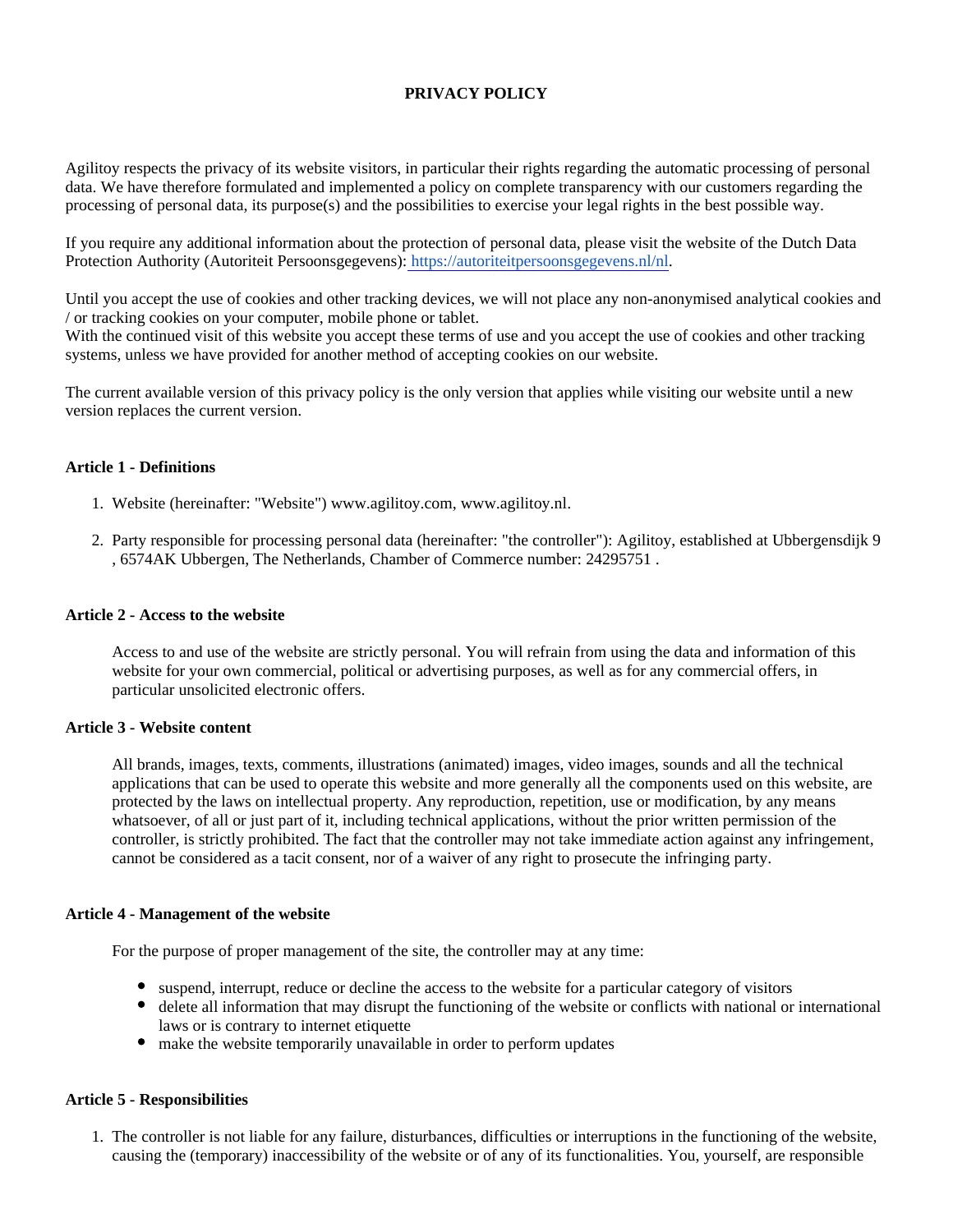for the way you seek connection to our website. You need to take all appropriate steps to protect your equipment and data against hazards such as virus attacks on the Internet. Furthermore, you are responsible for which websites you visit and what information you seek.

- 2. The controller is not liable for any legal proceedings taken against you:
	- because of the use of the website or services accessible via the Internet
	- $\bullet$  for violating the terms of this privacy policy
- 3. The controller is not liable for any damages that incur to you or third parties or your equipment, as a result of your connection to or use of the website and you will refrain from any subsequent (legal) action against the controller.
- 4. If the controller is involved in a dispute because of your (ab)use of this website, he is entitled to (re)claim all subsequent damages from you.

# **Article 6 - Collection of data**

- 1. Your personal data will be collected by Agilitoy and (an) external processor(s) .
- 2. Personal data means any information relating to an identified or identifiable natural person ('data subject').
- 3. An identifiable natural person is one who can be identified, directly or indirectly, in particular by reference to an identifier such as a name, an identification number, location data, an online identifier or to one or more factors specific to the physical, physiological, genetic, mental, economic, cultural or social identity of that natural person.
- 4. The personal data that are collected on the website are used mainly by the collector in order to maintain a (commercial) relationship with you and if applicable in order to process your orders. They are recorded in an (electronic) register.

### **Article 7 - Your rights regarding information**

- 1. Pursuant to Article 13 paragraph 2 sub b GDPR each data subject has the right to information on and access to, and rectification, erasure and restriction of processing of his personal data, as well as the right to object to the processing and the right to data portability.
- 2. You can exercise these rights by contacting us at info@agilitoy.com.
- 3. Each request must be accompanied by a copy of a valid ID, on which you put your signature and state the address where we can contact you.
- 4. Within one month of the submitted request, you will receive an answer from us.
- 5. Depending on the complexity and the number of the requests this period may be extended to two months.

# **Article 8 - Legal obligations**

- 1. In case of infringement of any law or regulation, of which a visitor is suspected and for which the authorities require the personal data collected by the collector, they will be provided to them after an explicit and reasoned request of those authorities, after which these personal data do not fall anymore under the protection of the provisions of this Privacy policy.
- 2. If any information is necessary in order to obtain access to certain features of the website, the controller will indicate the mandatory nature of this information when requesting these data.

## **Article 9 - Collected data and commercial offers**

- 1. You may receive commercial offers from the collector. If you do not wish to receive them (anymore), please send us an email to the following address: info@agilitoy.com.
- 2. Your personal data will not be used by our partners for commercial purposes.
- 3. If you encounter any personal data from other data subjects while visiting our website, you are to refrain from collection, any unauthorized use or any other act that constitutes an infringement of the privacy of the data subject(s) in question. The collector is not responsible in these circumstances.